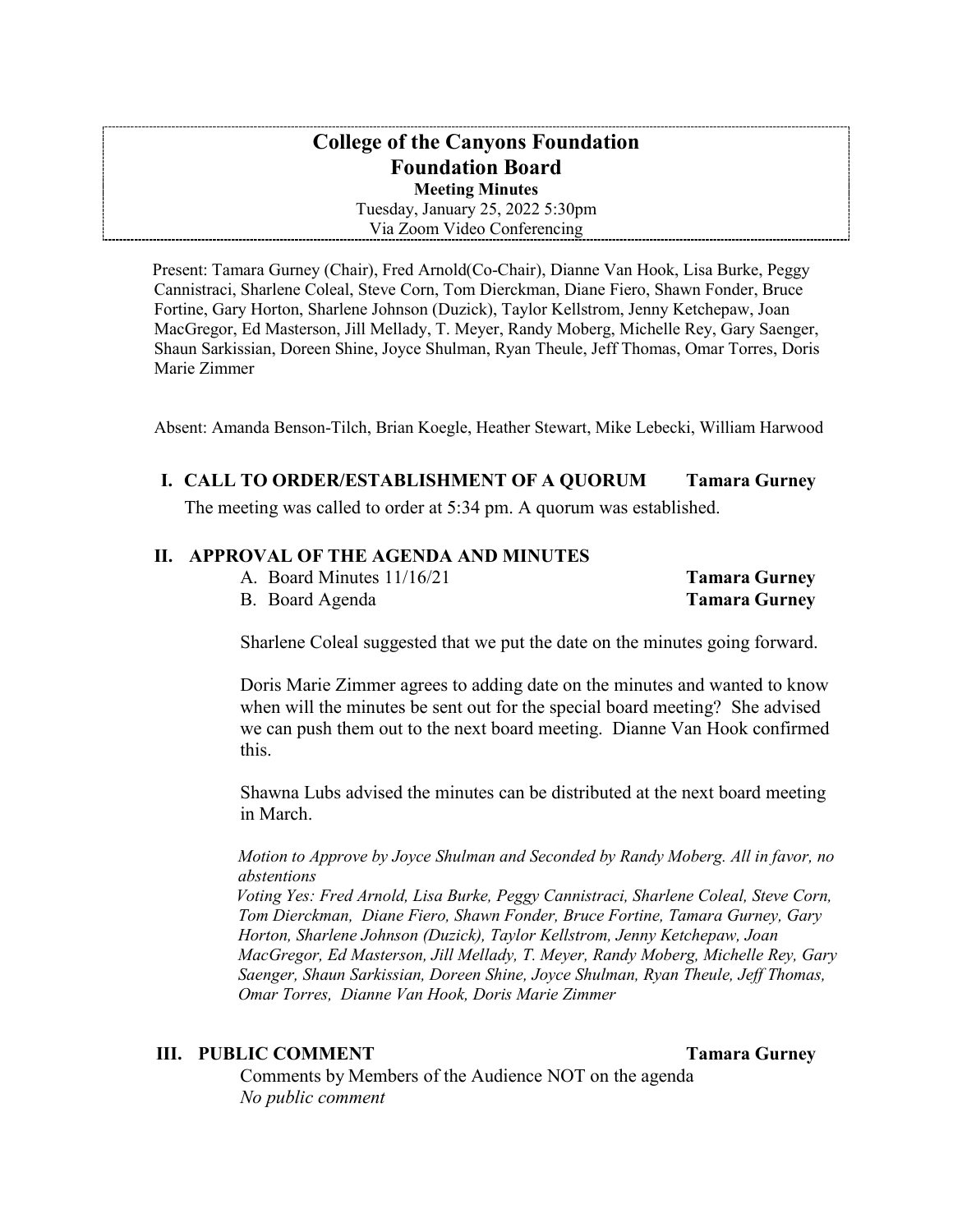### **IV. APPROVAL**

 A. Financial Report through November 30, 2021 **Jeff Thomas**  through the fiscal year. Revenues of \$75,109 are below budget at 35%, and but some in general fundraising. Revenues are at 35% of budget and are tracking below budget. \$36,000 of the golf revenue went into a restricted numbers. Fund 84 is where the \$36,000 for the golf tournament is currently financials listed next time. The financials have been through all committees. We are 42% of the way expenses of \$100,622 are above budget at 47%. There were some changes in revenues since September  $30<sup>th</sup>$ . There were no changes in the annual fund, fund; we have received clarification from auditors that we can move these funds to the unrestricted fund. This amount was not reflected in these listed. This amount will be moved back into unrestricted funds in the

financials listed next time.<br>Salaries and benefits are at \$24,555 with some additional movement the contract side from our Raiser's Edge subscription, and some for Sage between September and November. This is due to a vacant full-time position (employee resignation). There were some additional expenses on Staffing for temporary staffing to help fill in for the vacant position.

*Motion to* 

 *Approve by Doris Marie Zimmer and Seconded Joyce Shulman. All in favor, no abstentions* 

*Voting Yes: Fred Arnold, Lisa Burke, Peggy Cannistraci, Sharlene Coleal, Steve Corn, Tom Dierckman, Diane Fiero, Shawn Fonder, Bruce Fortine, Tamara Gurney, Gary Horton, Sharlene Johnson (Duzick), Taylor Kellstrom, Jenny Ketchepaw, Joan MacGregor, Ed Masterson, Jill Mellady, T. Meyer, Randy Moberg, Michelle Rey, Gary Saenger, Shaun Sarkissian, Doreen Shine, Joyce Shulman, Ryan Theule, Jeff Thomas, Omar Torres, Dianne Van Hook, Doris Marie Zimmer* 

### **V. WHAT YOU NEED TO KNOW**

A. Board Retreat Recap **Michelle Rey** 

 Abundance" at our Board Retreat. One True North presented "Lead Your Foundation into Growth and

 strategies to get there, our commitment, and our action plan. understanding the foundation's funding priorities, rationale, and plan; **Goals of the Foundation Retreat:** where is the foundation headed, **Conclusion and Focus:** shifting the mindset from non-profit to leveraging impact to maximize income, clarifying where the foundation is headed, future commitments, and actions to consider to maximize the mission of the Foundation.

 shared with the Board. Included was a list of 90-day recommended Retreat survey has been provided to all board members. Please provide your **Next Steps:** One True North provided an executive summary which was strategies and aroadmap of where we start to hone in our focus. A Board feedback.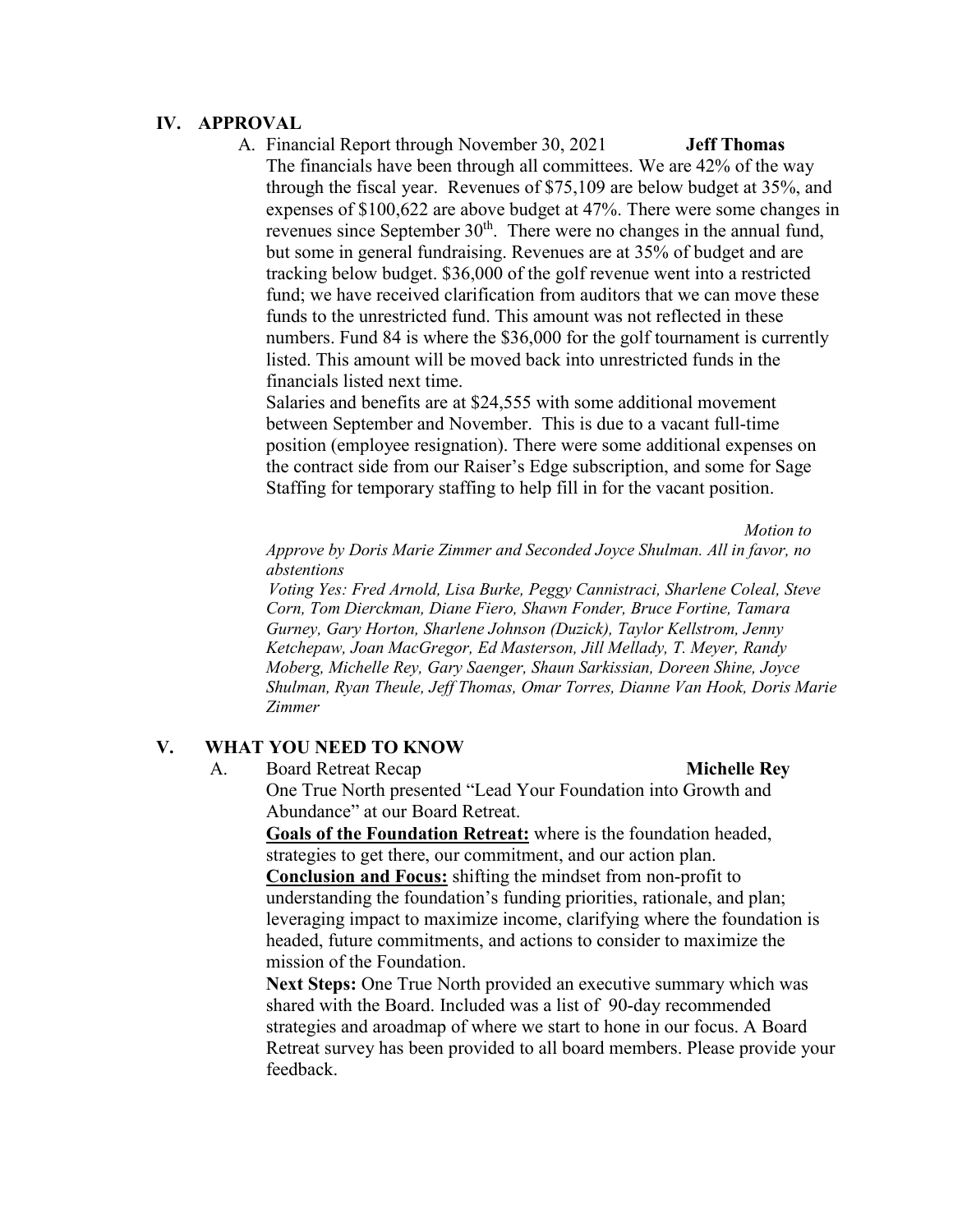### B. Student Highlight **Rané Franklin**  *Rané presented COC Student Chayliel Quintanilla Flores*

 Chayliel is studying filmmaking in her second year at COC and would love Entertainment Arts (MEA) Department, such as editing and filmmaking; which she is enjoying so far. Chayliel is in the process of applying to Cal State Northridge to hopefully continue in the film program. Her goal is to receive her Bachelor's Degree in film production so she can continue on that to work in screenwriting. She is currently taking classes in the Media pathway and work in that profession.

 COC has been a great experience for her because as she has had many opportunities through the MEA program, and has been able to have access to equipment and network with people who have similar interests. She is grateful to have had professors and people working in the same industry to the COC film program. Last semester was the first time Chayliel had an ingive her advice. Chayliel graduated from Golden Valley High, and she loves person class, filmmaking. Prior to that Chayliel took an exploring field video production course. She has enjoyed the in-person class experience. Chayliel has been able to meet a lot of students and get production experience.

Chancellor's Update:What's New & What's Ahead **Dianne Van Hook** 

*Dianne Van Hook presented the Chancellor's Circle update to board. (Link to full presentation: INSERT LINK HERE* 

C. Fundraising Report **Michelle Rey** 

Report update provided:

- o Foundation Operations is at \$8,247,
- o Special Events/Fundraising \$88,012,
- revenue after speaking with the auditors (\$36,000 went into restricted o Golf \$36,120; this number is going to change to include all of the fund, will be moved back into unrestricted funds),
- o Chancellor's Circle \$26,292,
- o Silver Spur \$25,600 (we were at \$166,278 due to Silver Spur Deferred Revenue),
- o Foundation Supported Programs \$18,620,
- o General Programs \$207,651,
- o Donor Contributions to Scholarships \$292,186,
- 

 <sup>o</sup>Fundraising grand total: \$614,868\* (\*\$83k of this was towards Silver Spur) Some of the feedback we have received from our campus clubs and departments Some of the feedback we have received from our campus clubs and departments is a big debt of gratitude for the interactive work we have been doing with them donations. Websites were created with their own URL and they could then send to create online fundraising pages making it easier for them to receive online this out through a designated link for them to be able to fundraise and have it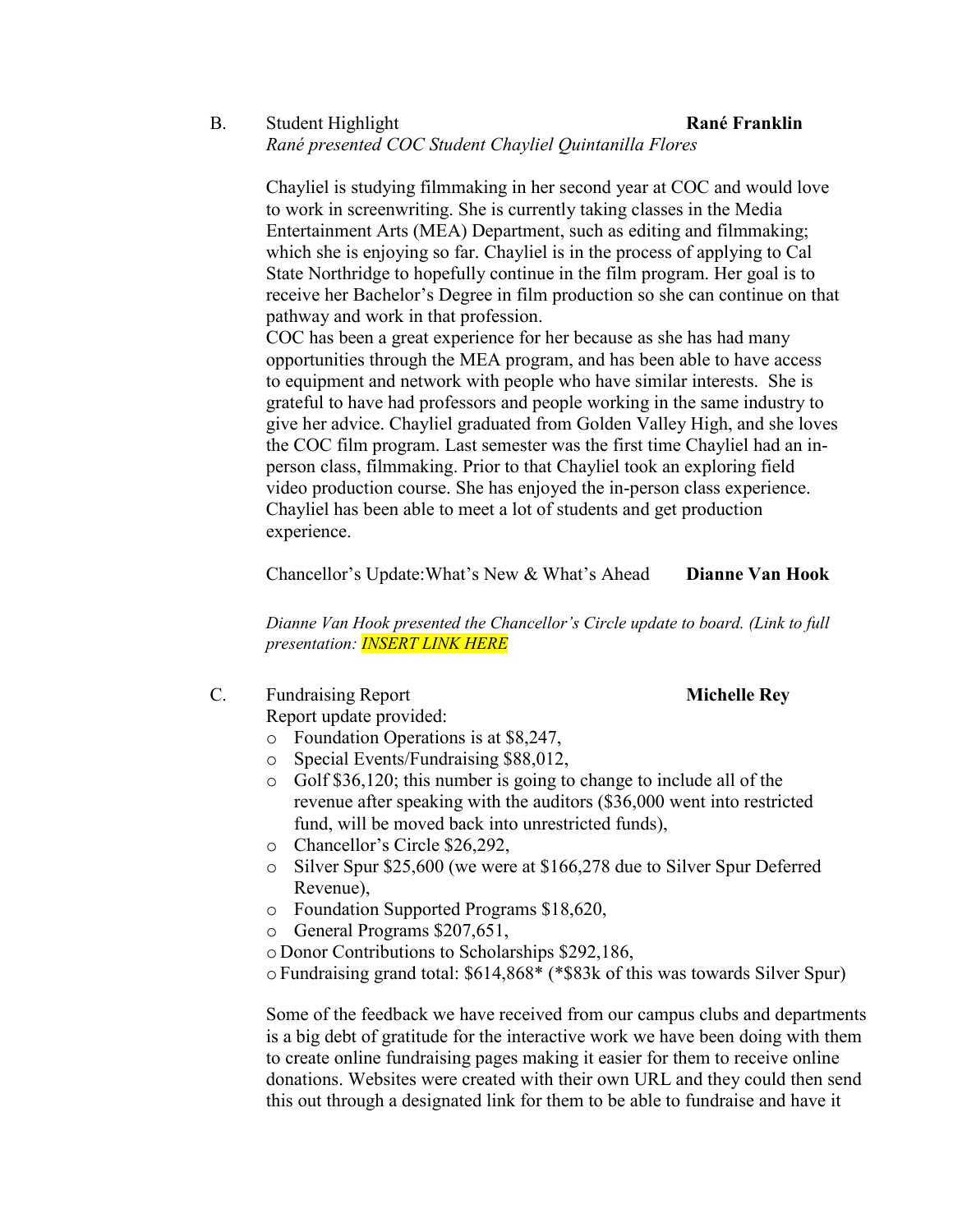this a lot more, which has been helpful to get online donations so they are not come directly through the Foundation. Clubs and teams have started utilizing having to go out and interact with the public as much.

### **VI. COMMITTEE REPORTS**

### A. Strategic Plan Update **Fred Arnold Fred Arnold**

 opportunities developed at the strategic planning meeting so each committee *Fred Arnold presented Strategic plan update to board*  Taylor Kellstrom will be chairing the Alumni Group; Tamara and Fred will be meeting with Committee Chairs to determine how we merge the can successfully implement these great ideas and move them forward.

### B. Chancellor's Circle Update **Jill Mellady**

 *Jill Mellady presented a Chancellor's Circle update to board* 

- 1. At the end of November, we had a private Chancellor's Circle Luncheon with some prospects and some current members. Bri King (formerly Waterman) and her husband Josh King have become Chancellor's Circle members. We're really excited to have them on board.
- 2. We had a great Chancellor's Circle breakfast briefing in person in December with Brian Koegle. He provided insightful law updates to help us navigate through laws that have changed for 2022.
- needed to change it to a virtual meeting. Big kudos to Rané for doing a great job and pivoting that program. We had a great turnout and learned So many of our Chancellor's Circle members have reached out to me after that event and said thank you for always educating us and putting 3. In January, we were supposed to have an in-person meeting with Scorpion on Internet Marketing; a few days before the meeting, we a lot of great things coming up in Internet Marketing. Scorpion is not moving out of Valencia, even though their corporate offices moved to Salt Lake City. The information shared in this meeting was incredible. on great programs. This inspired us to know that we're hitting the mark.
- investments; they arere going to be giving a market update on real estate and investments. We do not have a date set for this meeting as of yet, we are hoping for some time near the end of February. 4. Our next Chancellor's Circle Breakfast Briefing is going to be our very own Fred Arnold and James Schramm, who does the Foundation

### C. Patrons of the Arts Update **Doreen Shine**  *Doreen Shine presented Patrons update to board*  There are 6 new shows at the PAC: There are 6 new shows at the PAC:<br>1. Dinosaur World Live! – March  $2<sup>nd</sup>$ ,

- 
- 2. Judy Collins March  $13<sup>th</sup>$ ,
- 3. Black Violin March  $23^{\text{rd}}$ ,
- 4. Jay Leno April  $9<sup>th</sup>$ ,
- 5. Crystal Gayle May 7<sup>th</sup>,
- 6. Ben Folds June  $17^{\text{th}}$ .

Doreen asked that all board members buy tickets for these shows; it's all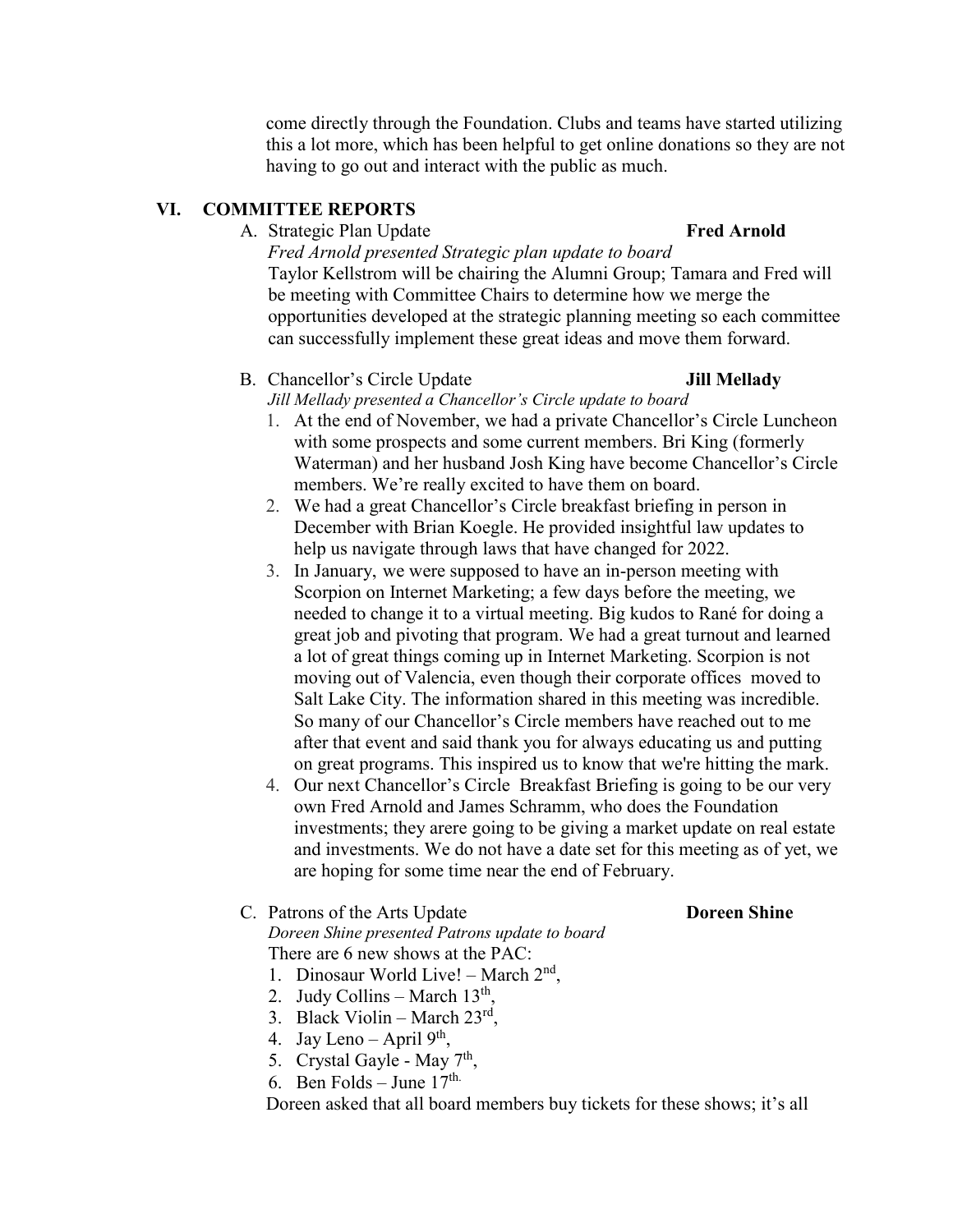### about making some money, enjoying yourselves, and getting people involved.

On December 11<sup>th,</sup> the Patron's had a great meeting that was catered by Wolf Creek. We had an Amazing pianist playing for us on the main stage in the PAC, his name was Alexander Rizzoli.

 We have great things going on here in Santa Clarita, so you don't ever have group of people and we have wonderful things going on. to leave this valley. Please join the Patrons of the Arts, it's an amazing

D. Silver Spur Update **Ed Masterson** 

*Ed Masterson presented Silver Spur update to board* 

 a classic Hollywood theme. All the pieces are falling into place just perfectly for the event to be a spectacular evening for everybody. We need everyone's help in letting us know about potential sponsors, or if you would like to be a sponsor we are always on the lookout for those types of things to help us out. It is going to be an absolutely wonderful event honoring Bruce; he is such a class act always and we just cannot wait to honor him. The new date for event is Saturday, May 14<sup>th</sup> at Santa Clarita Studios, with

E. Alumni

### will meet to get a game plan for the year. They want find alumni and engage *Fred Arnold and Taylor Kellstrom presented Alumni update to the board*  Taylor Kellstrom has been selected to Chair the Alumni group. The group them to get involved. The alumni group will be planning mixers and inviting alumni to come out and network. More information to come.

### F. Golf **T. Meyer**

## *T. Meyer presented Golf update to the Board*

 A big thank you to Shawna and Rané' for your help with this event. We However, this year they had a bit of a disagreement with the members; they on Monday, August 29<sup>th</sup> at The Oaks have previously had this golf tournament at the Valencia Country Club. were demanding that the course be improved. Due to this, the course will be closed from April into October. Shawna and Rané were very helpful in getting the tournament moved to The Oaks. The Golf Tournament will be

**G.** Board Development

 *on behalf of William Harwood. New board chair William Harwood, Michelle Rey presents update to board* 

 current board members. The focus for the board development is to work techniques that we've received from One True North to be able to move William is looking forward to taking a lot of the feedback we received from the surveys and utilizing it to look at ways we can steward and develop our with the foundation and campus staff to implement some of the tools and forward on the 90-day plan from the retreat.

### **VII. PUBLIC COMMENT** Tamara Gurney

# **Fred Arnold & Taylor Kellstrom**

# **William Harwood**